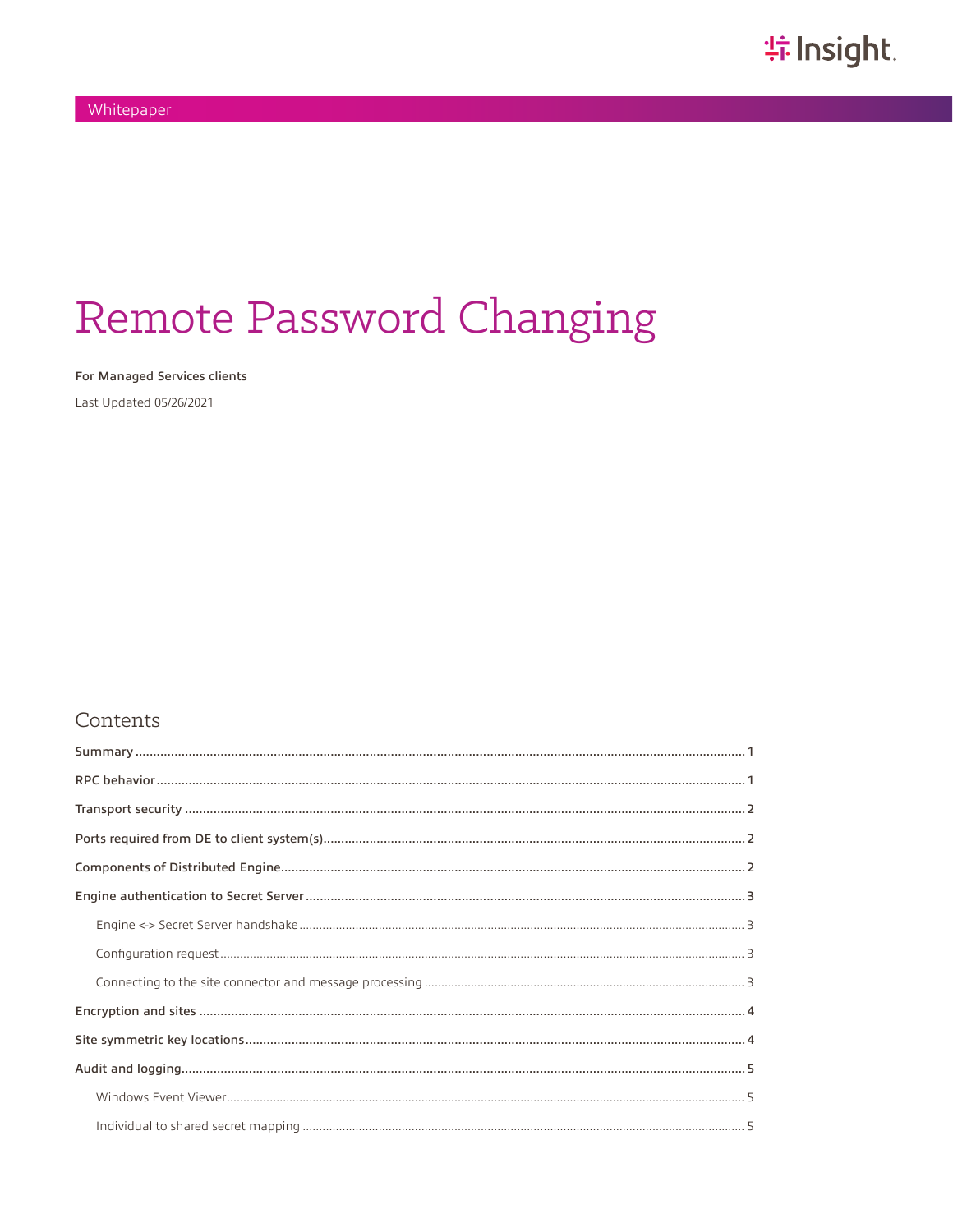### <span id="page-1-0"></span>Summary

#### Remote Password Changing (RPC) benefits operational efficiency and security by providing:



Ease of account administration using shared client-side credentials



Individual account Multi-Factor Authentication (MFA) before accessing shared credentials



Automatic password change after use

Complete audit log of individual and shared credential usage

## RPC behavior

| Activity |                               | Frequency         | Initiated by                                            |
|----------|-------------------------------|-------------------|---------------------------------------------------------|
|          | Heartbeat (validity)<br>check | 24 hours          | System                                                  |
|          | Automatic password<br>change  | 30 days (typical) | System at expiration                                    |
|          | Checkout/view<br>password     | As needed         | Operations                                              |
|          | Check-in password<br>change   | As needed         | Operations or system at checkout<br>interval expiration |

The system will complete the check-in procedure and change the password when a password is checked in or when the checkout interval has expired.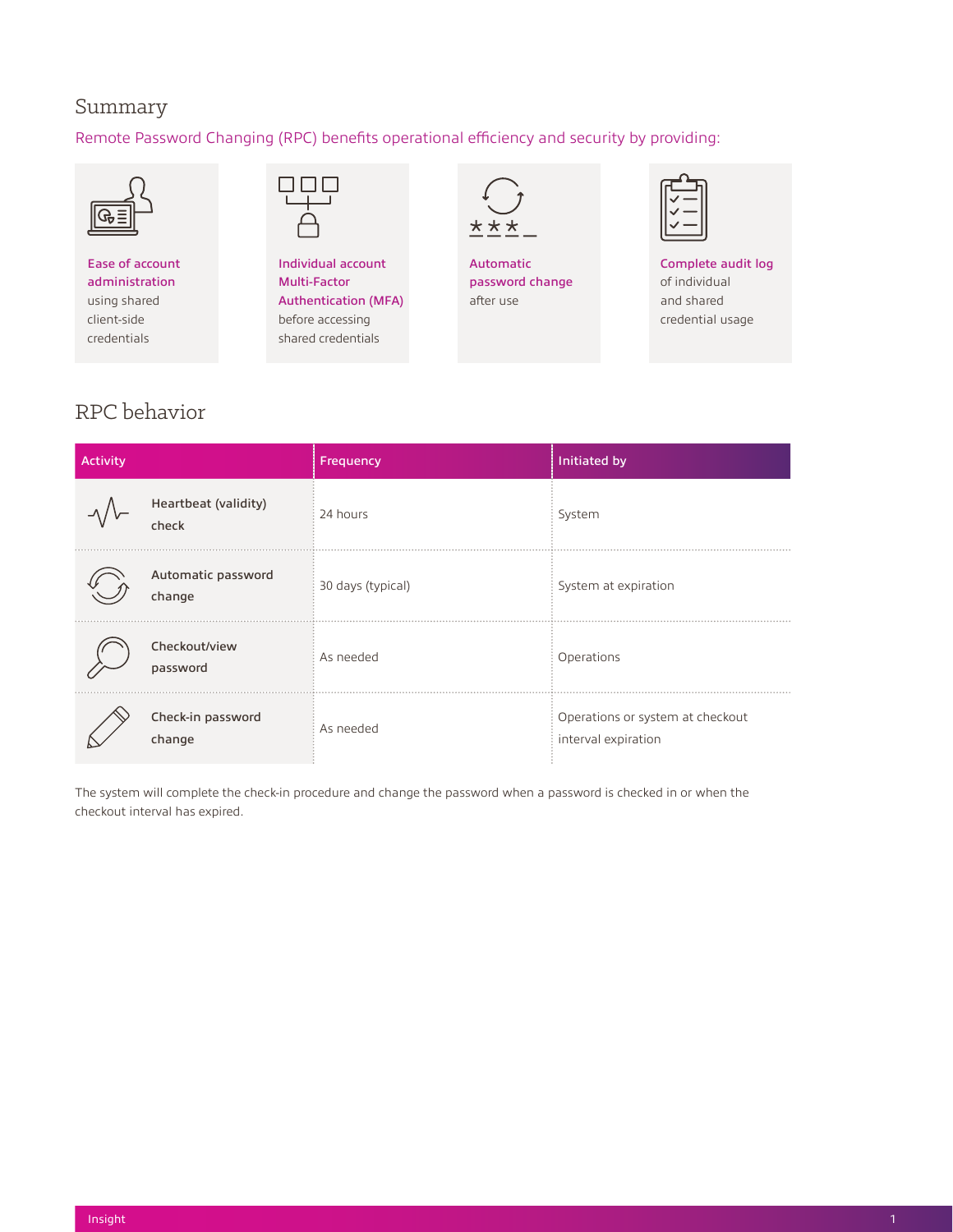## <span id="page-2-0"></span>Transport security

The Distributed Engine uses standards-based TLSv1.2 for two primary connections:

- Registration of Distributed Engine to Secret Server®
- Job polling via RabbitMQ® connector

Any edge client firewalls must allow TCP/443 and TCP/5671 outbound to central Secret Server for these connections.



## Ports required from DE to client system(s)

Depending on which system type is in scope for RPC, Distributed Engine must be allowed TCP access to internal systems via client firewalls according to the following changer types:



## Components of Distributed Engine

Secret Server Distributed Engine has three installed components:



The web server generates messages and places them in the site connector. The Engine connects to the site connector and retrieves messages, processes them, and then hands the results back to Secret Server. Secret Server organizes network locations through sites. A site is a virtual container for secrets and discovery sources that belong within a specific client network location. Each secret and discovery source has an assigned site. Each Engine must be assigned to only one site.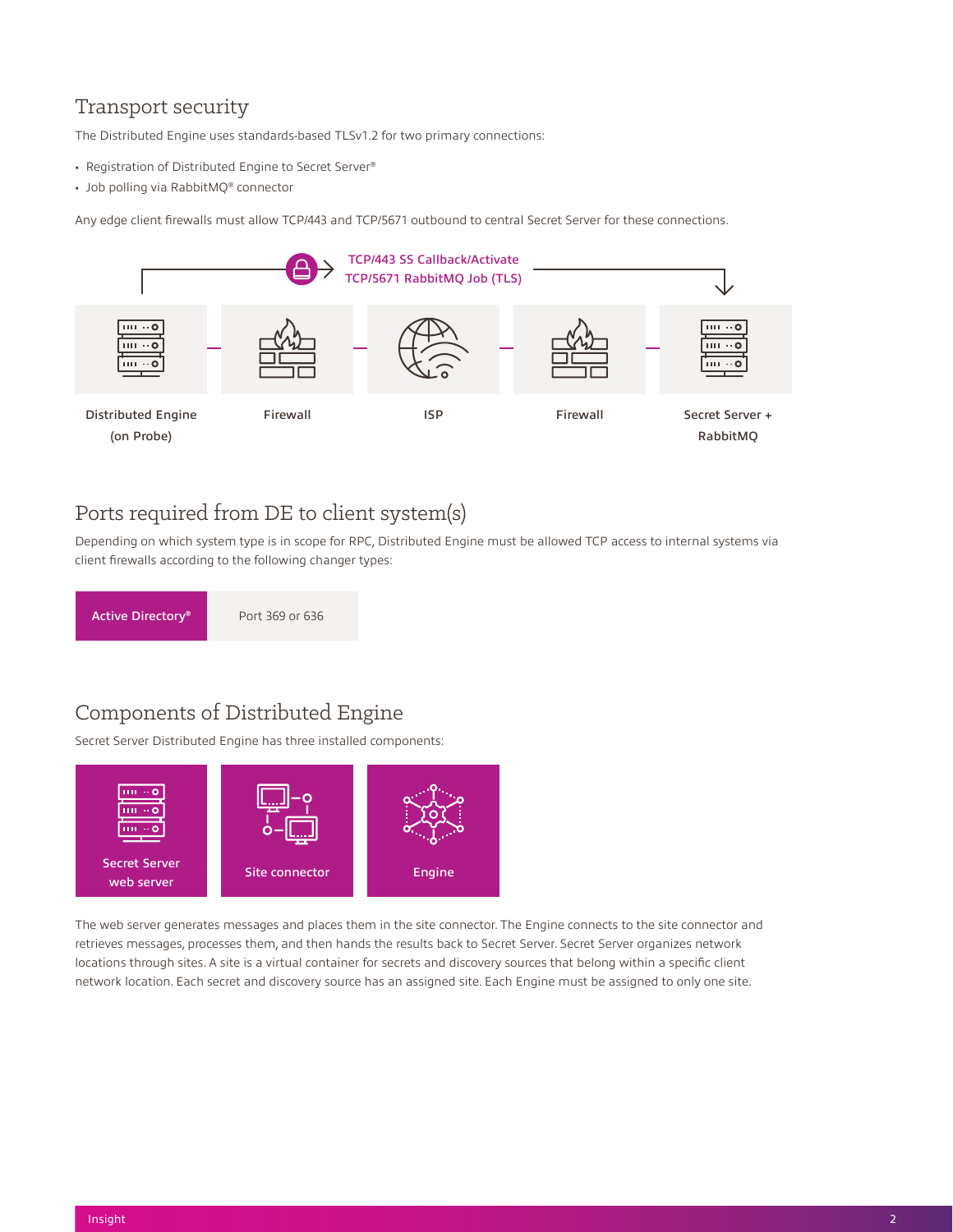## <span id="page-3-0"></span>Engine authentication to Secret Server

When an engine starts, it authenticates as follows:

#### Engine <-> Secret Server handshake



#### Configuration request



Engine sends message to Secret Server asking for its configuration information.

Secret Server responds with the site, site connector connection information, site connector credentials, and the site symmetric key (an AES 256 symmetric key used to encrypt/decrypt the messages for the site) for the engine.

#### Connecting to the site connector and message processing



Using the site connector connection information, the engine connects to the site connector and starts listening for messages for its site.

When the engine has capacity to process messages and messages are available, the engine retrieves the message, decrypts it using the site symmetric key, processes the message, and sends the result back to Secret Server.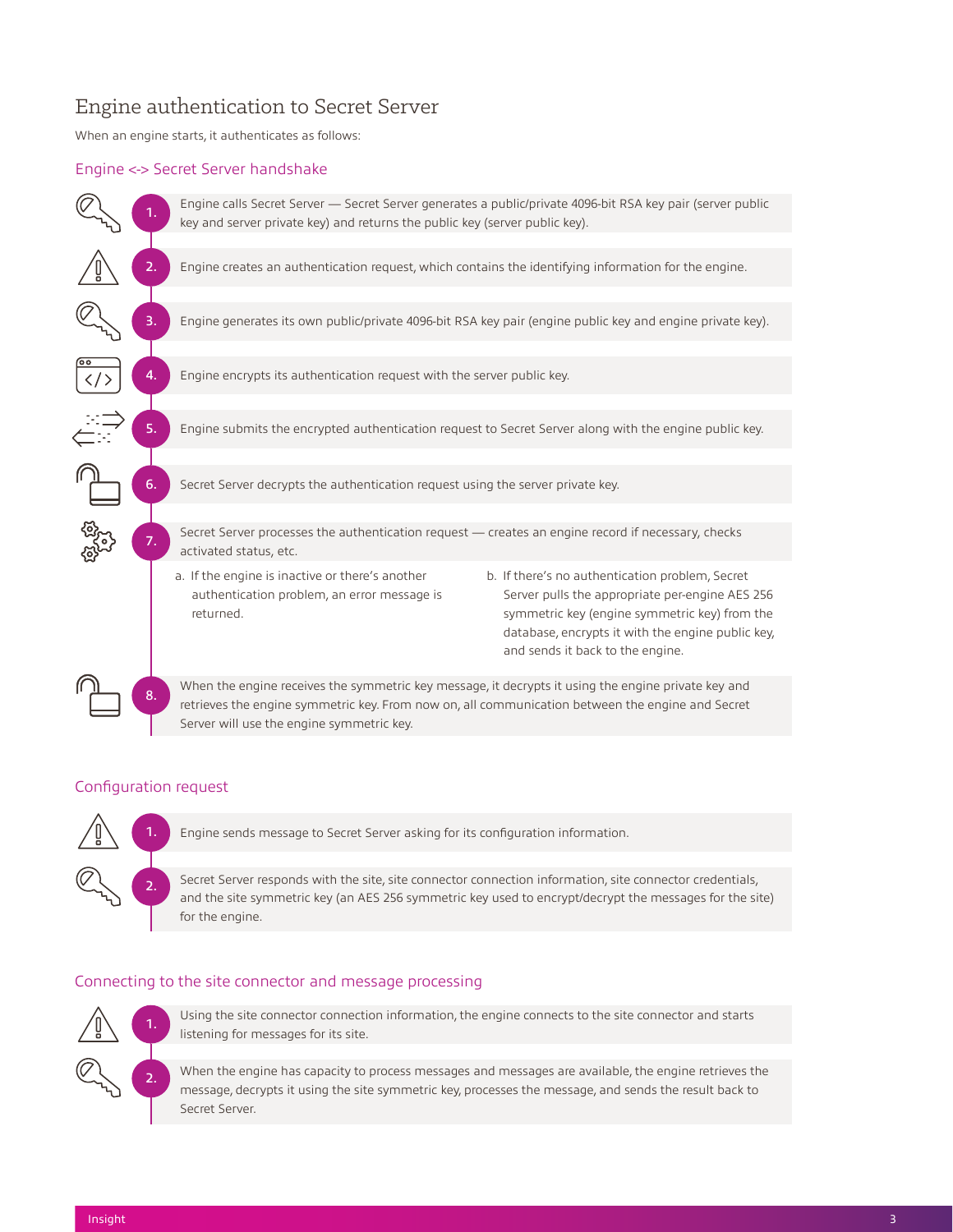## <span id="page-4-0"></span>Encryption and sites

Each site has its own AES 256 symmetric key (site symmetric key) that's used to encrypt and decrypt messages for that particular site. As a result, each engine has access to at most one site symmetric key. An example flow for a Secret Heartbeat is below.



## Site symmetric key locations

The following diagram illustrates a scenario in which Secret Server is configured with two sites (Site1 and Site2), with one engine each (Engine1 and Engine2). Note that each engine has access only to the keys it needs — namely, its own engine symmetric key (for communicating with Secret Server) and the site symmetric key for the site it's assigned to. Engine1 doesn't have access to the engine symmetric key for Engine2, nor does it have access to the site symmetric key for Site2. As shown below, the site connector doesn't have access to any of the keys, and thus can't decrypt any of the messages it holds.